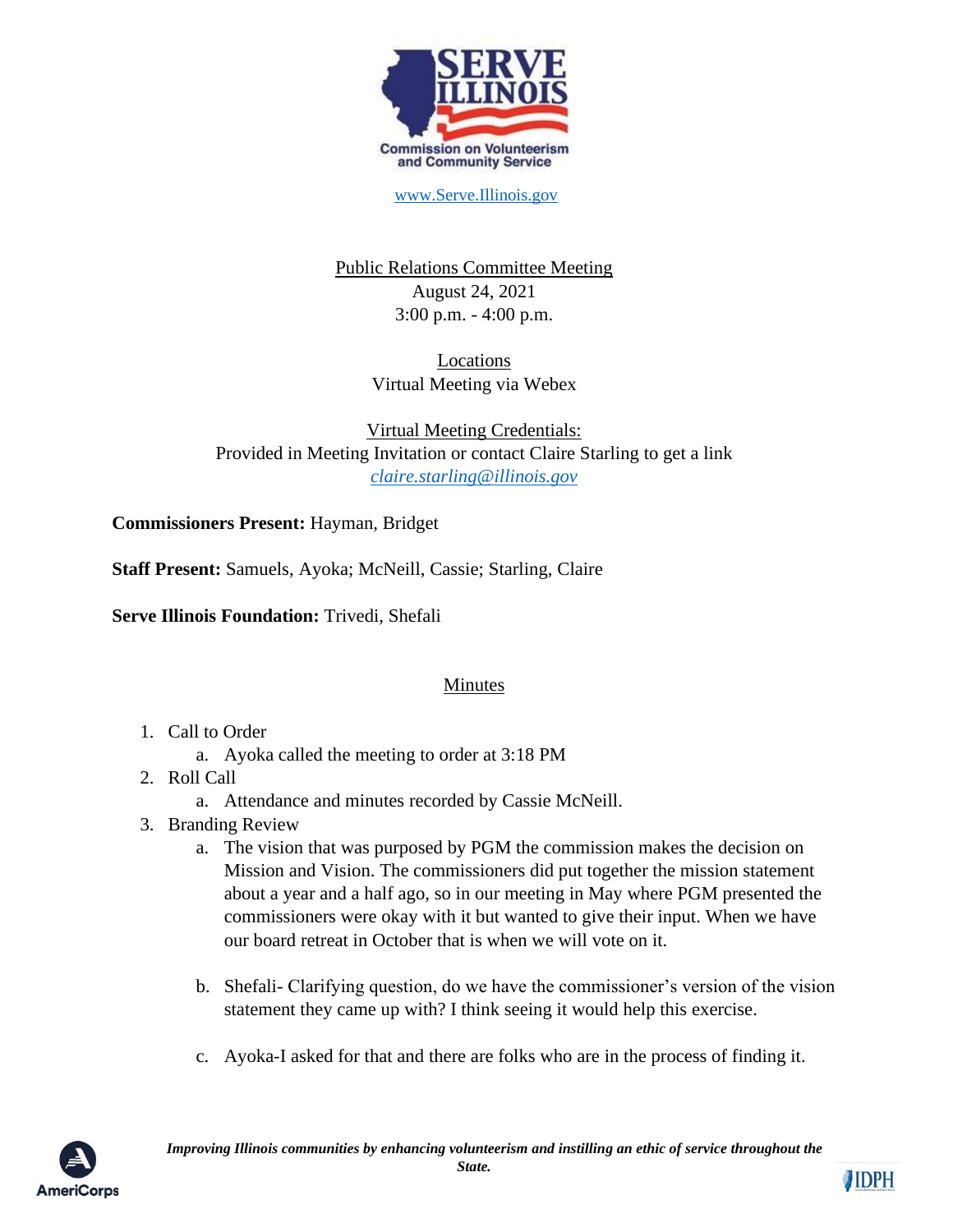- d. Bridget-I am really happy we can have this conversation, but I did have some concerns about the messaging and language. I wondered if it's too commission focused as opposed to focusing on the volunteers that we aim to engage. I was kind of thinking it would be helpful for this team to go through an exercise where we learn/focus on the audience that Serve is trying to engage. I think it would be helpful if this group came up with a plan for the retreat. I think we could offer some valuable feedback. Another good thing to think about is where are we in the process and where do we want to be when we meet at the retreat?
- e. Shefali-Great feedback Bridget! I think this is the most important thing that they will do as the commission. I don't want commissioners to feel like we have been talking about this for so long and haven't gotten it yet. I think the vision statement that PGM gave was the closest to getting it right. The mission statement, I think the new one did not resonate for me. It might be the length of it or the word choice. It would be helpful to have the mission and vision the commissioners set up before.
- f. Ayoka-How about this let's have another meeting where we go over the board vision statement. From my understanding, I am not sure who commissioned PGM to come up with the mission and vision statement. If this group can agree to meet before the retreat to discuss?
- g. Bridget- I think that's a good idea, I do think there may need to be one more step. I want to give this a little more thought, but the mission and vision inform who we are internally and how we communicate internally. Maybe we need a document, this is what the commissioners, employees do and what we ask of our volunteers. Maybe that comes from strategic planning. I think PGM went towards the mission and vision because they were trying to backfill. I think we need to think of how we operationalize this, so we get everyone singing from the same songbook. It's something different and a piece that we don't have yet but that's branding. The mission and vision are so broad, but this would help. If we can operationalize it will help to clarify who we are but also who we aren't.
- h. Ayoka- Let me bring you all up to speed. The strategic planning committee we need a chair, maybe we can think of what we can do as a group to get started. What I am hearing what you are saying is everything is okay, we know that looking at the baseline things that we need for branding.
- i. Bridget- Totally! Communications are the rubber that hit the road. I do wonder if we should have someone on this committee that works for both committees to report back. I volunteer for that although I can't lead it. Quite frankly you don't want commissioners down in the weeds, I think if we had these kinds of steering strategic documents it would help to give guidance on what they need to lead.
- j. Ayoka- This is an opportunity to really shape and give directions/have stuff for people to react to. This is an opportunity for the service panning community to